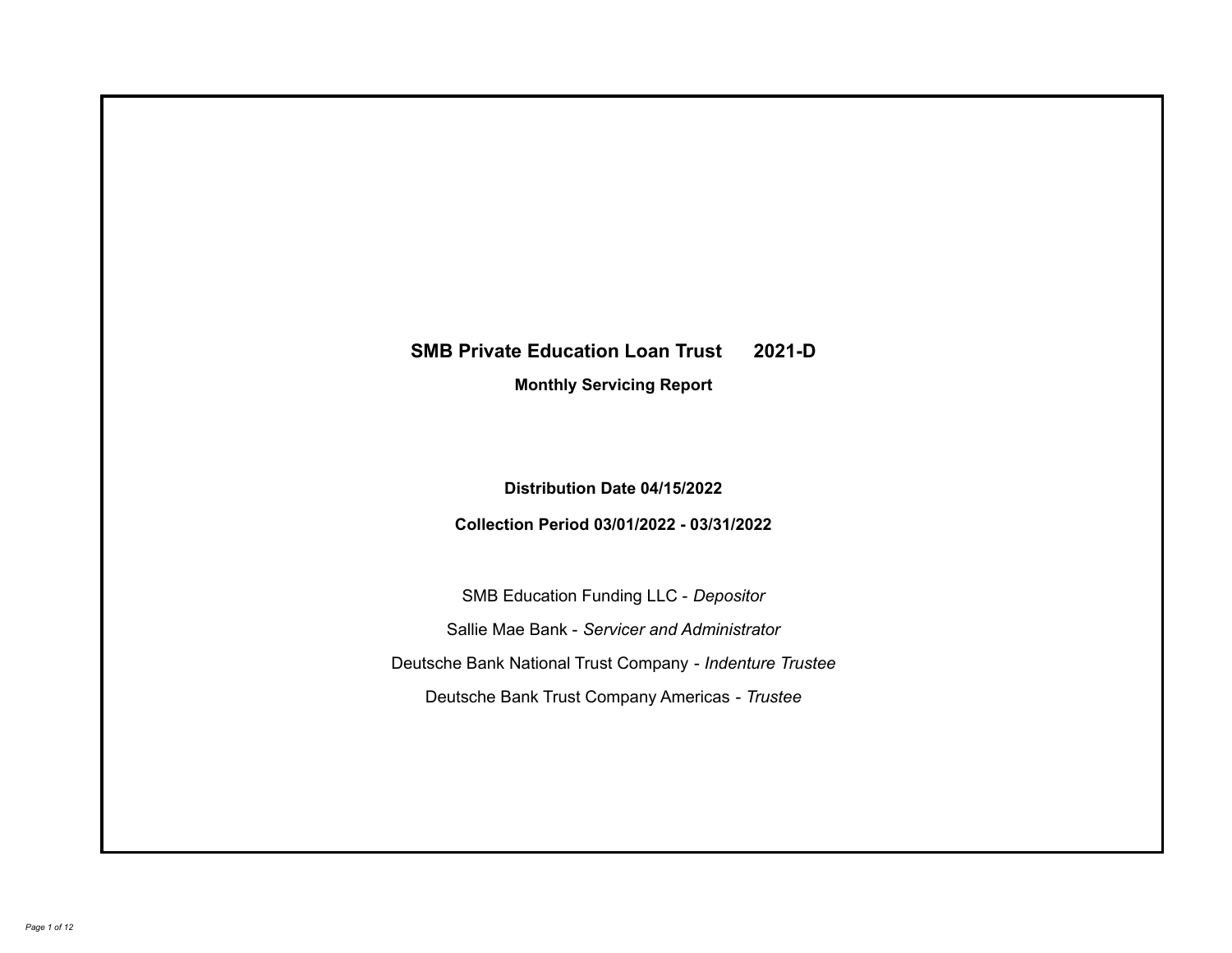A

| <b>Student Loan Portfolio Characteristics</b>                                                                             | <b>Settlement Date</b><br>08/18/2021 | 02/28/2022                                         | 03/31/2022                                         |
|---------------------------------------------------------------------------------------------------------------------------|--------------------------------------|----------------------------------------------------|----------------------------------------------------|
| <b>Principal Balance</b><br>Interest to be Capitalized Balance                                                            | \$512,648,190.89<br>36,700,624.47    | \$466,771,865.35<br>29,824,375.02                  | \$457,002,827.91<br>28,957,316.42                  |
| Pool Balance                                                                                                              | \$549,348,815.36                     | \$496,596,240.37                                   | \$485,960,144.33                                   |
| Weighted Average Coupon (WAC)<br>Weighted Average Remaining Term<br>Number of Loans<br>Number of Borrowers<br>Pool Factor | 8.56%<br>142.10<br>42,716<br>41,477  | 8.65%<br>139.26<br>39,239<br>38,130<br>0.903972533 | 8.77%<br>138.80<br>38,481<br>37,397<br>0.884611254 |
| Since Issued Total Constant Prepayment Rate (1)                                                                           |                                      | 15.79%                                             | 16.40%                                             |

| <b>Debt Securities</b> | Cusip/Isin | 03/15/2022       | 04/15/2022       |
|------------------------|------------|------------------|------------------|
| A <sub>1</sub> A       | 78449MAA4  | \$320,283,677.62 | \$310,750,195.99 |
| A1B                    | 78449MAB2  | \$88,036,089.40  | \$85,415,629.79  |
|                        | 78449MAC0  | \$40,000,000.00  | \$40,000,000.00  |

| $\overline{\phantom{1}}$<br>◡ | <b>Certificates</b> | Cusip/Isin | 03/15/2022   | 04/15/2022   |
|-------------------------------|---------------------|------------|--------------|--------------|
|                               | Residual            | 78449MAD8  | \$100,000.00 | \$100,000.00 |

| count Balances             | 03/15/2022  | 04/15/2022 |
|----------------------------|-------------|------------|
| seserve Account Balance، ا | .400.408.00 | ገ0.408.00  |

| ь. | <b>Asset / Liability</b>               | 03/15/2022      | 04/15/2022      |
|----|----------------------------------------|-----------------|-----------------|
|    | Overcollateralization Percentage       | 9.72%           | 10.25%          |
|    | Specified Overcollateralization Amount | \$99,319,248.07 | \$97,192,028.87 |
|    | Actual Overcollateralization Amount    | \$48,276,473.35 | \$49,794,318.55 |

(1) For additional information, see 'Since Issued CPR Methodology' found in section VIII of this report .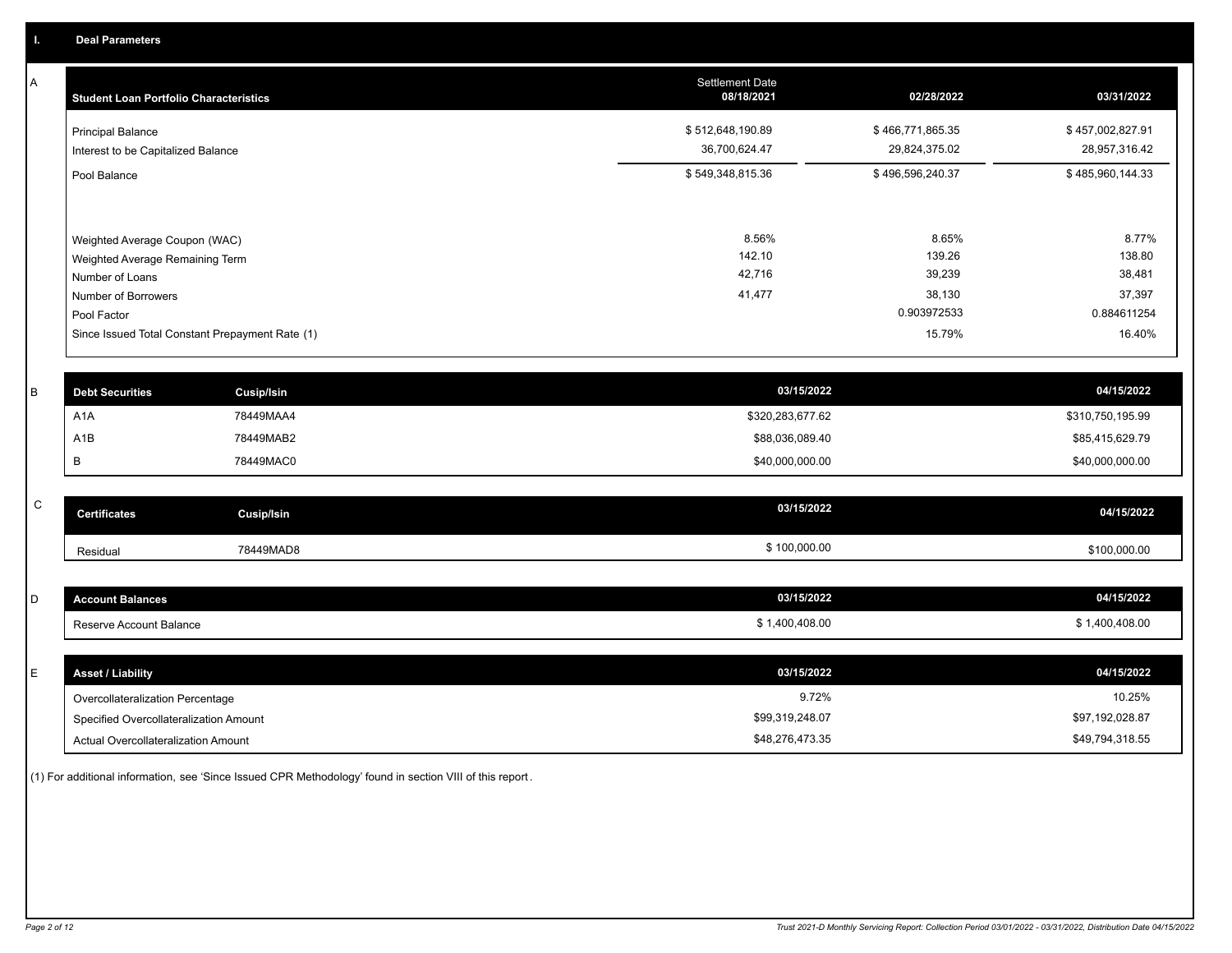# **II. 2021-D Trust Activity 03/01/2022 through 03/31/2022**

| A | <b>Student Loan Principal Receipts</b> |                 |
|---|----------------------------------------|-----------------|
|   | <b>Borrower Principal</b>              | 10,366,592.78   |
|   | Seller Principal Reimbursement         | 0.00            |
|   | Servicer Principal Reimbursement       | 0.00            |
|   | <b>Other Principal Deposits</b>        | 211,061.60      |
|   | <b>Total Principal Receipts</b>        | \$10,577,654.38 |

### B **Student Loan Interest Receipts**

| <b>Total Interest Receipts</b>  | \$2,330,300.38 |
|---------------------------------|----------------|
| Other Interest Deposits         | 3,623.33       |
| Servicer Interest Reimbursement | 0.00           |
| Seller Interest Reimbursement   | 0.00           |
| Borrower Interest               | 2,326,677.05   |

| C       | <b>Recoveries on Realized Losses</b>                             | \$74,528.28     |
|---------|------------------------------------------------------------------|-----------------|
| D       | <b>Investment Income</b>                                         | \$1,171.38      |
| Ε.      | <b>Funds Borrowed from Next Collection Period</b>                | \$0.00          |
| F       | Funds Repaid from Prior Collection Period                        | \$0.00          |
| G       | Loan Sale or Purchase Proceeds                                   | \$0.00          |
| H       | Initial Deposits to Distribution Account                         | \$0.00          |
|         | <b>Excess Transferred from Other Accounts</b>                    | \$0.00          |
| J       | <b>Borrower Benefit Reimbursements</b>                           | \$0.00          |
| K       | <b>Other Deposits</b>                                            | \$0.00          |
| L.      | <b>Other Fees Collected</b>                                      | \$0.00          |
| М       | <b>AVAILABLE FUNDS</b>                                           | \$12,983,654.42 |
| N       | Non-Cash Principal Activity During Collection Period             | \$808,616.94    |
| $\circ$ | Aggregate Purchased Amounts by the Depositor, Servicer or Seller | \$214,684.93    |
| P       | Aggregate Loan Substitutions                                     | \$0.00          |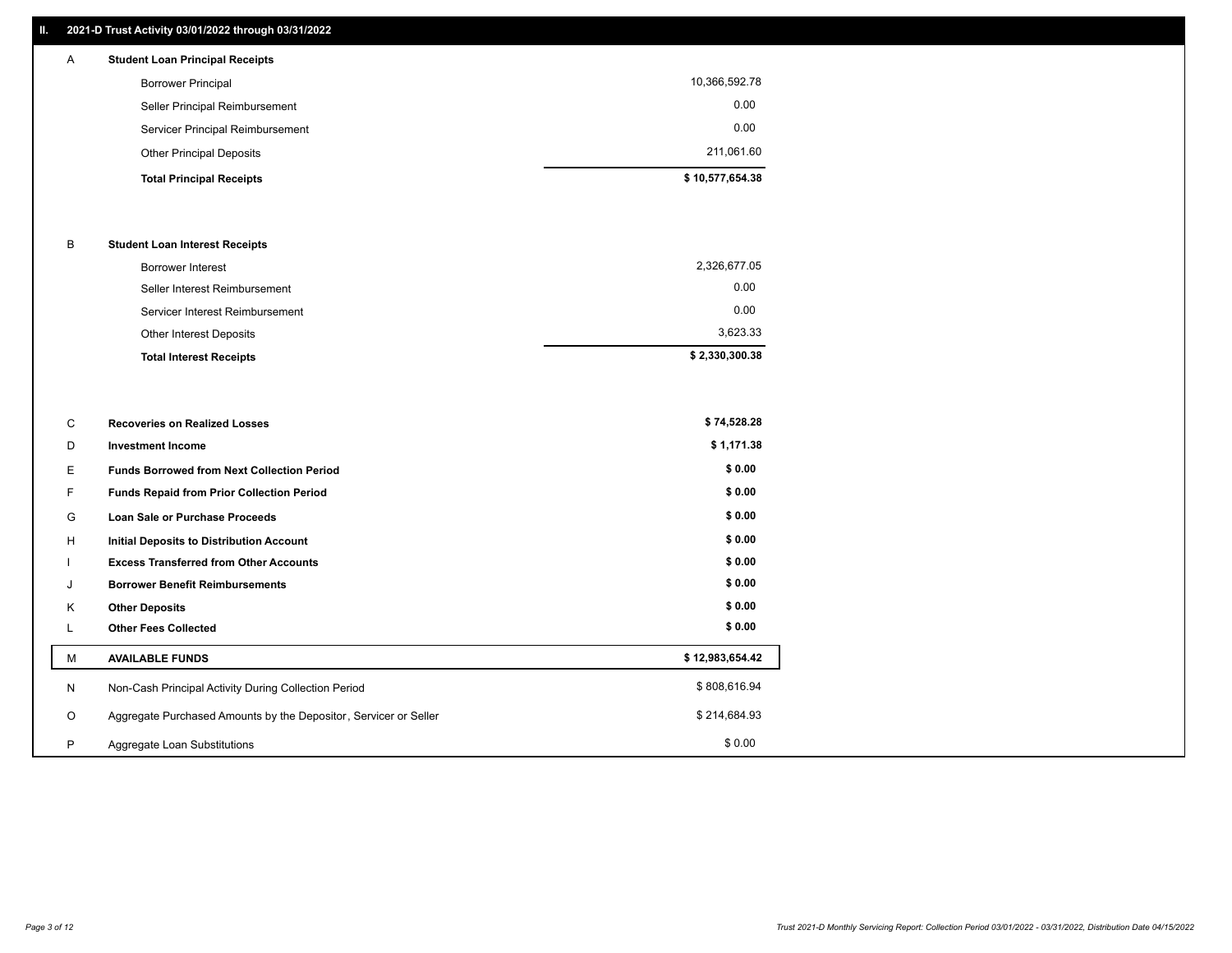|                   | <b>Loans by Repayment Status</b> |                          |            |                                                           |                |                            |                          |            |                                                           |                |                            |
|-------------------|----------------------------------|--------------------------|------------|-----------------------------------------------------------|----------------|----------------------------|--------------------------|------------|-----------------------------------------------------------|----------------|----------------------------|
|                   |                                  |                          | 03/31/2022 |                                                           |                |                            |                          | 02/28/2022 |                                                           |                |                            |
|                   |                                  | <b>Wtd Avg</b><br>Coupon | # Loans    | Principal and<br><b>Interest Accrued</b><br>to Capitalize | % of Principal | % of Loans in<br>Repay (1) | <b>Wtd Avg</b><br>Coupon | # Loans    | Principal and<br><b>Interest Accrued</b><br>to Capitalize | % of Principal | % of Loans in<br>Repay (1) |
| INTERIM:          | IN SCHOOL                        | 9.84%                    | 4,942      | \$69,780,215.08                                           | 14.359%        | $-$ %                      | 9.73%                    | 4,982      | \$69,804,363.45                                           | 14.057%        | $-$ %                      |
|                   | GRACE                            | 9.60%                    | 1,188      | \$15,124,571.80                                           | 3.112%         | $-$ %                      | 9.54%                    | 1,376      | \$18,274,547.49                                           | 3.680%         | $-$ %                      |
|                   | <b>DEFERMENT</b>                 | 9.24%                    | 1,689      | \$23,902,681.69                                           | 4.919%         | $-$ %                      | 9.17%                    | 1,989      | \$27,615,466.07                                           | 5.561%         | $-$ %                      |
| <b>REPAYMENT:</b> | <b>CURRENT</b>                   | 8.46%                    | 29,182     | \$356,189,871.68                                          | 73.296%        | 94.442%                    | 8.32%                    | 29,298     | \$358,411,756.02                                          | 72.174%        | 94.096%                    |
|                   | 30-59 DAYS DELINQUENT            | 9.26%                    | 519        | \$6,887,387.74                                            | 1.417%         | 1.826%                     | 9.29%                    | 647        | \$8,816,890.27                                            | 1.775%         | 2.315%                     |
|                   | 60-89 DAYS DELINQUENT            | 9.64%                    | 334        | \$4,985,938.15                                            | 1.026%         | 1.322%                     | 9.24%                    | 393        | \$5,527,526.84                                            | 1.113%         | 1.451%                     |
|                   | 90+ DAYS DELINQUENT              | 9.81%                    | 281        | \$4,122,007.84                                            | 0.848%         | 1.093%                     | 9.59%                    | 257        | \$3,744,249.40                                            | 0.754%         | 0.983%                     |
|                   | FORBEARANCE                      | 8.91%                    | 346        | \$4,967,470.35                                            | 1.022%         | 1.317%                     | 8.52%                    | 297        | \$4,401,440.83                                            | 0.886%         | 1.156%                     |
| <b>TOTAL</b>      |                                  |                          | 38,481     | \$485,960,144.33                                          | 100.00%        | 100.00%                    |                          | 39,239     | \$496,596,240.37                                          | 100.00%        | 100.00%                    |

Percentages may not total 100% due to rounding \*

1 Loans classified in "Repayment" include any loan for which interim interest only, \$25 fixed payments or full principal and interest payments are due.

|                                                                                                                                                                                                |                          | 03/31/2022 |                                                                  |                |                                |                          | 02/28/2022 |                                                           |                |                                |
|------------------------------------------------------------------------------------------------------------------------------------------------------------------------------------------------|--------------------------|------------|------------------------------------------------------------------|----------------|--------------------------------|--------------------------|------------|-----------------------------------------------------------|----------------|--------------------------------|
|                                                                                                                                                                                                | <b>Wtd Avg</b><br>Coupon | # Loans    | <b>Principal and</b><br><b>Interest Accrued</b><br>to Capitalize | % of Principal | % of Loans in<br>P&I Repay (2) | <b>Wtd Avg</b><br>Coupon | # Loans    | Principal and<br><b>Interest Accrued</b><br>to Capitalize | % of Principal | % of Loans in<br>P&I Repay (2) |
| IN SCHOOL<br><b>INTERIM:</b>                                                                                                                                                                   | 9.28%                    | 9,925      | \$142,011,559.44                                                 | 29.223%        | $-$ %                          | 9.17%                    | 10,006     | \$142,359,149.24                                          | 28.667%        | $-$ %                          |
| <b>GRACE</b>                                                                                                                                                                                   | 9.21%                    | 2,241      | \$29,686,978.02                                                  | 6.109%         | $-$ %                          | 9.09%                    | 2,626      | \$35,903,335.65                                           | 7.230%         | $-$ %                          |
| <b>DEFERMENT</b>                                                                                                                                                                               | 8.81%                    | 3,031      | \$43,801,886.90                                                  | 9.013%         | $-$ %                          | 8.70%                    | 3,542      | \$49,881,460.67                                           | 10.045%        | $-$ %                          |
| <b>CURRENT</b><br>P&I REPAYMENT:                                                                                                                                                               | 8.37%                    | 21,862     | \$250,256,622.45                                                 | 51.497%        | 92.530%                        | 8.22%                    | 21,554     | \$247,157,251.70                                          | 49.770%        | 92.067%                        |
| 30-59 DAYS DELINQUENT                                                                                                                                                                          | 9.23%                    | 475        | \$6,292,485.93                                                   | 1.295%         | 2.327%                         | 9.29%                    | 597        | \$8,082,463.14                                            | 1.628%         | 3.011%                         |
| 60-89 DAYS DELINQUENT                                                                                                                                                                          | 9.64%                    | 327        | \$4,899,492.75                                                   | 1.008%         | 1.812%                         | 9.26%                    | 368        | \$5,159,329.58                                            | 1.039%         | 1.922%                         |
| 90+ DAYS DELINQUENT                                                                                                                                                                            | 9.81%                    | 274        | \$4,043,648.49                                                   | 0.832%         | 1.495%                         | 9.62%                    | 248        | \$3,633,039.87                                            | 0.732%         | 1.353%                         |
| <b>FORBEARANCE</b>                                                                                                                                                                             | 8.91%                    | 346        | \$4,967,470.35                                                   | 1.022%         | 1.837%                         | 8.52%                    | 298        | \$4,420,210.52                                            | 0.890%         | 1.647%                         |
| <b>TOTAL</b><br>Percentages may not total 100% due to rounding<br>2 Loans classified in "P&I Repayment" includes only those loans for which scheduled principal and interest payments are due. |                          | 38,481     | \$485,960,144.33                                                 | 100.00%        | 100.00%                        |                          | 39,239     | \$496,596,240.37                                          | 100.00%        | 100.00%                        |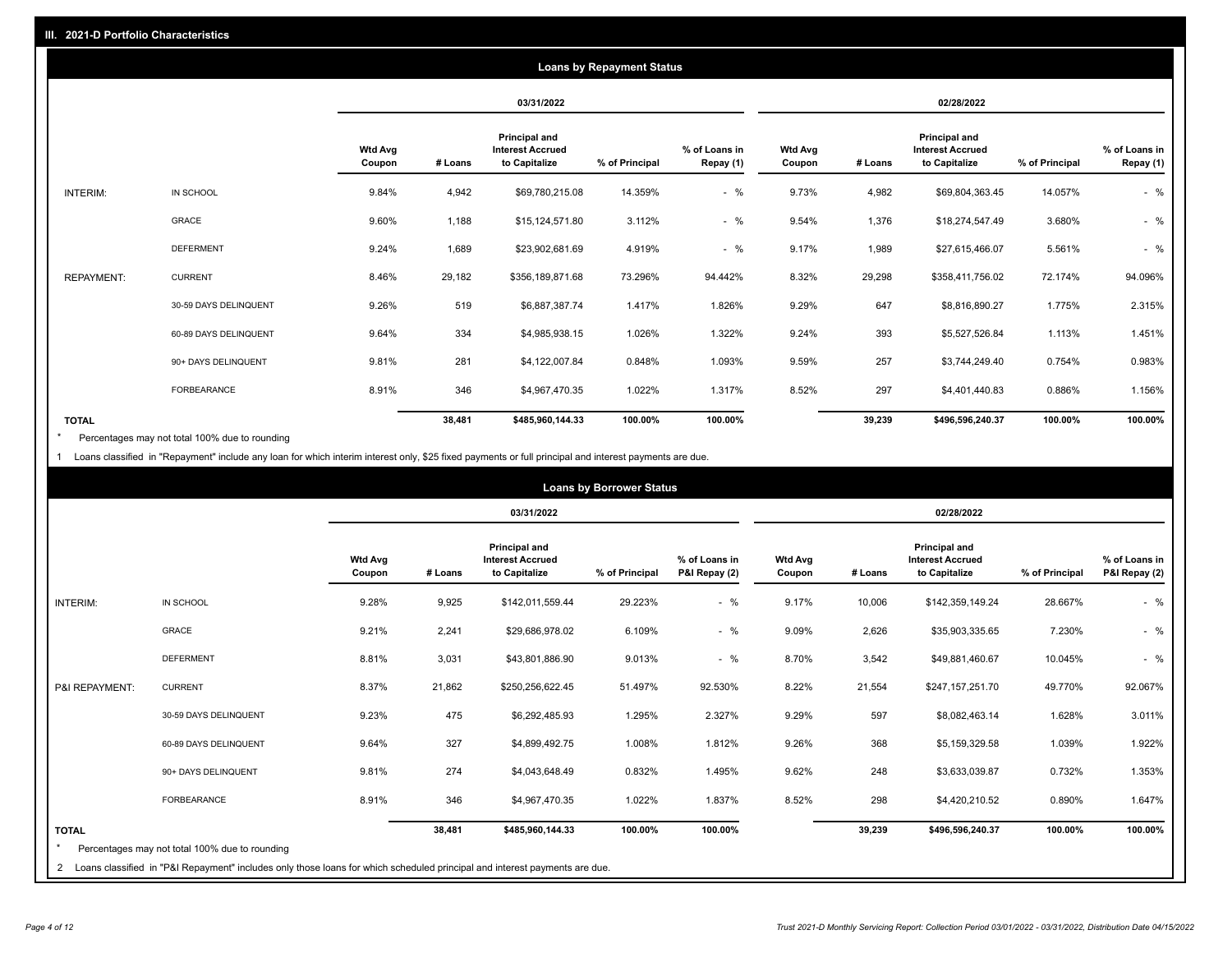|                                                                                                  | 3/31/2022        | 2/28/2022        |
|--------------------------------------------------------------------------------------------------|------------------|------------------|
| Pool Balance                                                                                     | \$485,960,144.33 | \$496,596,240.37 |
| Total # Loans                                                                                    | 38,481           | 39,239           |
| Total # Borrowers                                                                                | 37,397           | 38,130           |
| Weighted Average Coupon                                                                          | 8.77%            | 8.65%            |
| Weighted Average Remaining Term                                                                  | 138.80           | 139.26           |
| Percent of Pool - Cosigned                                                                       | 92.2%            | 92.2%            |
| Percent of Pool - Non Cosigned                                                                   | 7.8%             | 7.8%             |
| Borrower Interest Accrued for Period                                                             | \$3,366,993.06   | \$3,073,473.77   |
| Outstanding Borrower Interest Accrued                                                            | \$32,324,311.04  | \$33,108,500.31  |
| Gross Principal Realized Loss - Periodic *                                                       | \$920,762.43     | \$717,178.48     |
| Gross Principal Realized Loss - Cumulative *                                                     | \$3,886,146.06   | \$2,965,383.63   |
| Recoveries on Realized Losses - Periodic                                                         | \$74,528.28      | \$53,217.93      |
| Recoveries on Realized Losses - Cumulative                                                       | \$262,066.59     | \$187,538.31     |
| Net Losses - Periodic                                                                            | \$846,234.15     | \$663,960.55     |
| Net Losses - Cumulative                                                                          | \$3,624,079.47   | \$2,777,845.32   |
| Non-Cash Principal Activity - Capitalized Interest                                               | \$1,755,800.44   | \$1,081,948.57   |
| Since Issued Total Constant Prepayment Rate (CPR) (1)                                            | 16.40%           | 15.79%           |
| <b>Loan Substitutions</b>                                                                        | \$0.00           | \$0.00           |
| <b>Cumulative Loan Substitutions</b>                                                             | \$0.00           | \$0.00           |
| <b>Unpaid Servicing Fees</b>                                                                     | \$0.00           | \$0.00           |
| <b>Unpaid Administration Fees</b>                                                                | \$0.00           | \$0.00           |
| <b>Unpaid Carryover Servicing Fees</b>                                                           | \$0.00           | \$0.00           |
| Note Interest Shortfall                                                                          | \$0.00           | \$0.00           |
| Loans in Modification                                                                            | \$15,085,965.37  | \$14,938,365.41  |
| % of Loans in Modification as a % of Loans in Repayment (P&I)                                    | 5.68%            | 5.66%            |
|                                                                                                  |                  |                  |
| % Annualized Gross Principal Realized Loss - Periodic as a %<br>of Loans in Repayment (P&I) * 12 | 4.16%            | 3.26%            |
| % Gross Principal Realized Loss - Cumulative as a % of                                           |                  |                  |
| Original Pool Balance                                                                            | 0.71%            | 0.54%            |

\* In accordance with the Servicer's current policies and procedures, after September 1, 2017 loans subject to bankruptcy claims generally will not be reported as a charged- off unless and until they are delinquent for 120

(1) For additional information, see 'Since Issued CPR Methodology' found in section VIII of this report .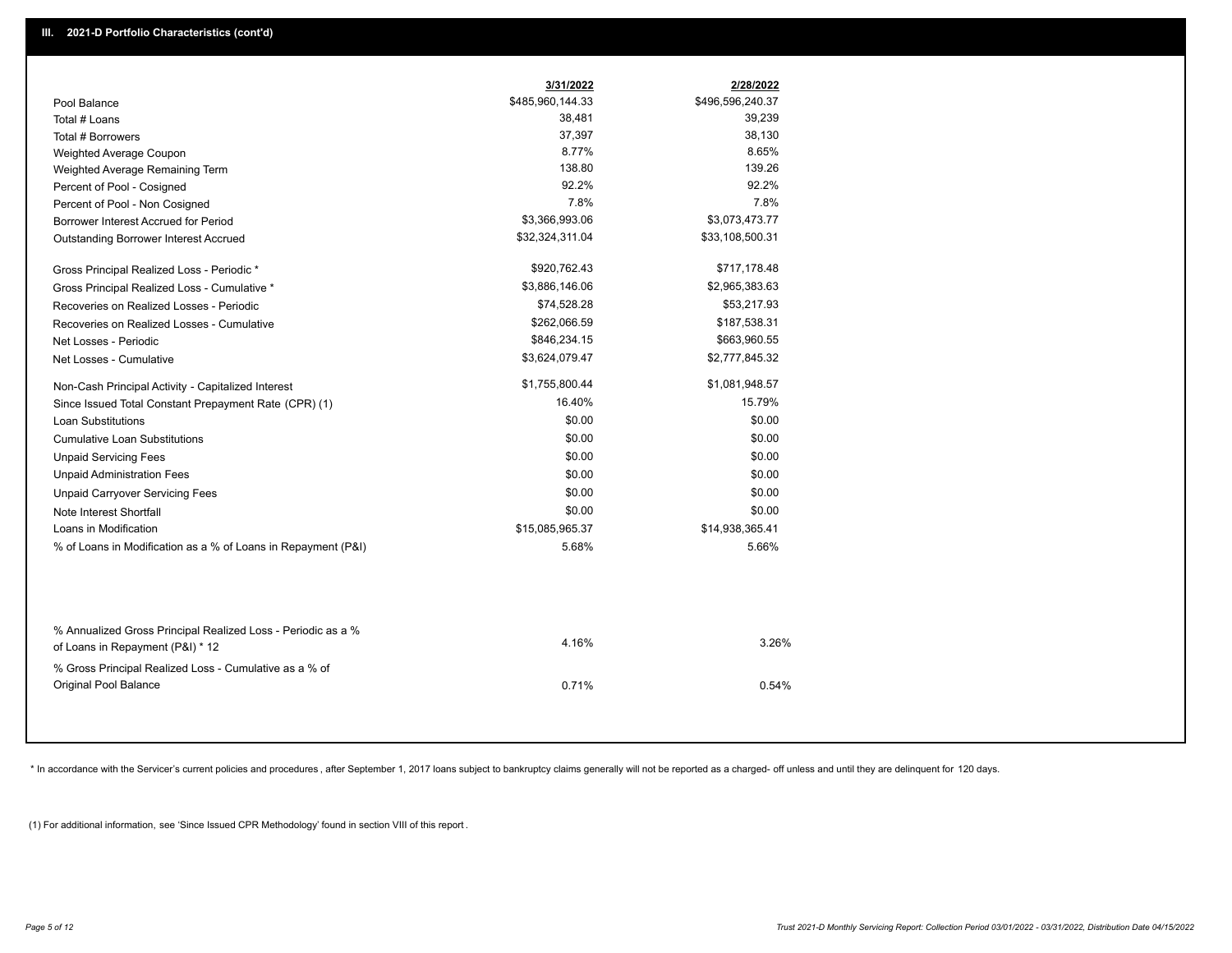#### **Loan Program**  A

|                                    | Weighted<br>Average | # LOANS  | <b>\$ AMOUNT</b> | $%$ *    |
|------------------------------------|---------------------|----------|------------------|----------|
| - Smart Option Interest-Only Loans | 7.54%               | 9,447    | \$93,272,520.20  | 19.193%  |
| - Smart Option Fixed Pay Loans     | 8.78%               | 9,536    | \$148,377,963.41 | 30.533%  |
| - Smart Option Deferred Loans      | 9.23%               | 19,498   | \$244,309,660.72 | 50.274%  |
| - Other Loan Programs              | $0.00\%$            | $\Omega$ | \$0.00           | 0.000%   |
| <b>Total</b>                       | 8.77%               | 38,481   | \$485,960,144.33 | 100.000% |

\* Percentages may not total 100% due to rounding

B

C

**Index Type**

|                       | Weighted<br>Average | # LOANS | <b>\$ AMOUNT</b> | % *       |
|-----------------------|---------------------|---------|------------------|-----------|
| - Fixed Rate Loans    | 9.48%               | 18,033  | \$241,865,881.00 | 49.771%   |
| - LIBOR Indexed Loans | 8.06%               | 20,448  | \$244,094,263.33 | 50.229%   |
| - Other Index Rates   | $0.00\%$            |         | \$0.00           | $0.000\%$ |
| <b>Total</b>          | 8.77%               | 38,481  | \$485,960,144.33 | 100.000%  |

\* Percentages may not total 100% due to rounding

# **Weighted Average Recent FICO**

| 2,088<br>2,282<br>4,418 | \$25,171,880.84<br>\$27,909,516.65 | 5.180%<br>5.743% |
|-------------------------|------------------------------------|------------------|
|                         |                                    |                  |
|                         |                                    |                  |
|                         | \$54,790,146.80                    | 11.275%          |
| 8,737                   | \$113,329,611.48                   | 23.321%          |
| 20,955                  | \$264,753,723.46                   | 54.481%          |
|                         | \$5,265.10                         | 0.001%           |
| 38,481                  | \$485,960,144.33                   | 100.000%         |
|                         |                                    |                  |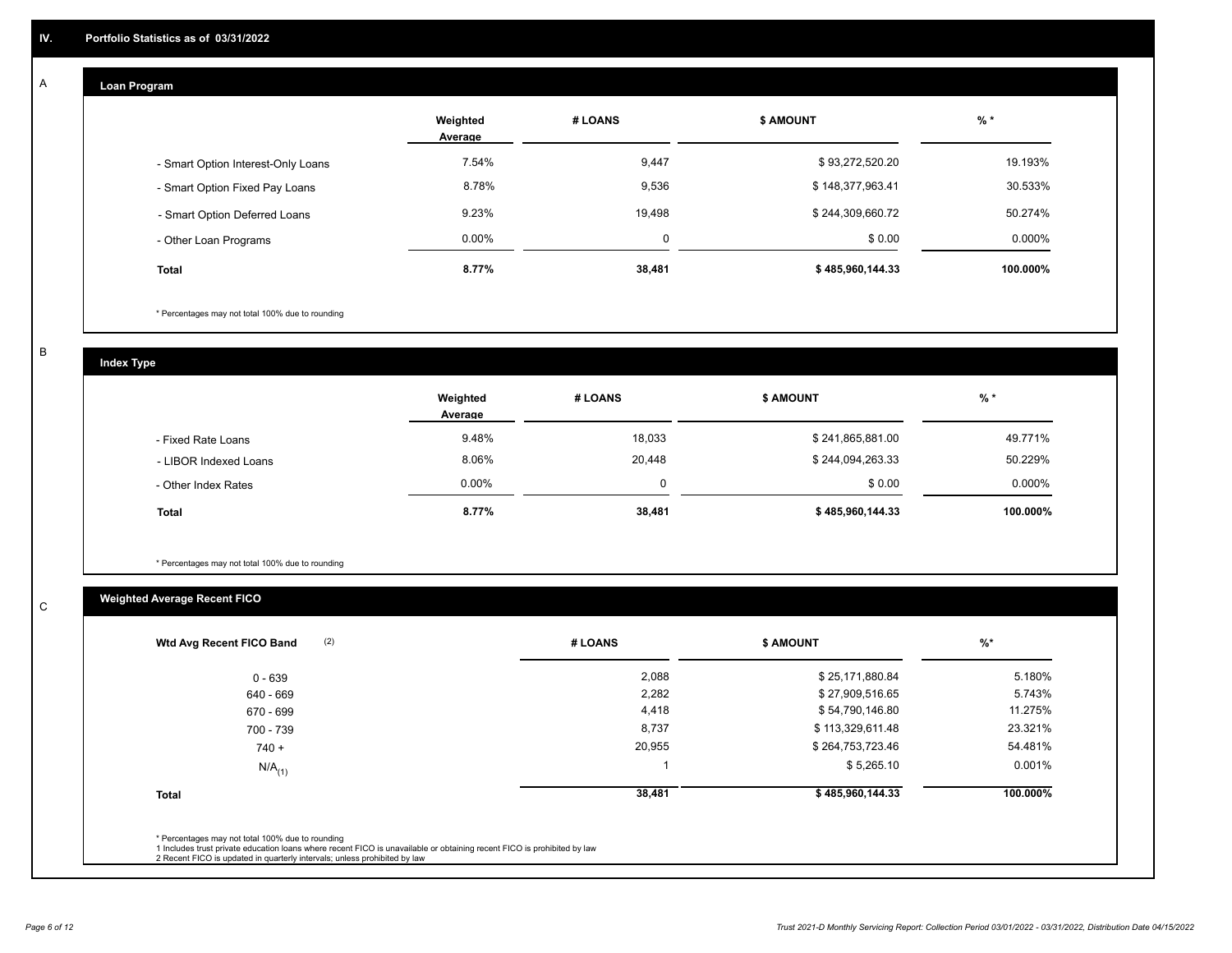| V. |       | 2021-D Reserve Account and Principal Distribution Calculations                  |                  |  |
|----|-------|---------------------------------------------------------------------------------|------------------|--|
| А. |       | <b>Reserve Account</b>                                                          |                  |  |
|    |       | Specified Reserve Account Balance                                               | \$1,400,408.00   |  |
|    |       | <b>Actual Reserve Account Balance</b>                                           | \$1,400,408.00   |  |
| В. |       | <b>Principal Distribution Amount</b>                                            |                  |  |
|    | i.    | Class A Notes Outstanding                                                       | \$408,319,767.02 |  |
|    | ii.   | Pool Balance                                                                    | \$485,960,144.33 |  |
|    | iii.  | First Priority Principal Distribution Amount (i - ii)                           | \$0.00           |  |
|    | iv.   | Class A and B Notes Outstanding                                                 | \$448,319,767.02 |  |
|    | ۷.    | First Priority Principal Distribution Amount                                    | \$0.00           |  |
|    | vi.   | Pool Balance                                                                    | \$485,960,144.33 |  |
|    | vii.  | Specified Overcollateralization Amount                                          | \$97,192,028.87  |  |
|    | viii. | Regular Principal Distribution Amount (if (iv > 0, (iv - v) - (vi - vii))       | \$59,551,651.56  |  |
|    | ix.   | Pool Balance                                                                    | \$485,960,144.33 |  |
|    | х.    | 10% of Initial Pool Balance                                                     | \$54,934,881.54  |  |
|    | xi.   | First Priority Principal Distribution Amount                                    | \$0.00           |  |
|    | xii.  | Regular Principal Distribution Amount                                           | \$59,551,651.56  |  |
|    | xiii. | Available Funds (after payment of waterfall items A through I)                  | \$0.00           |  |
|    | xiv.  | Additional Principal Distribution Amount (if(vi <= x,min(xiii, vi - xi - xii))) | \$0.00           |  |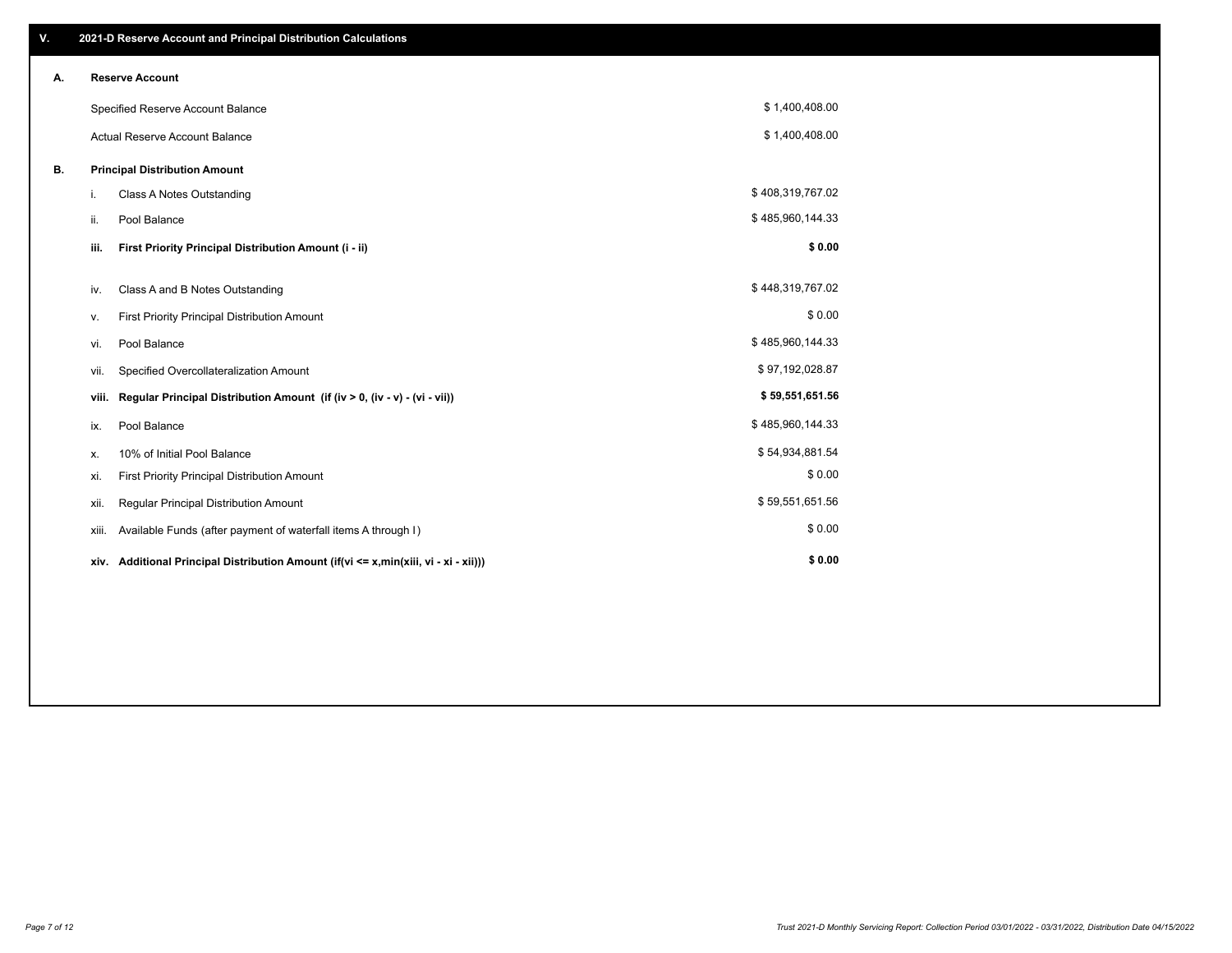|    |                                                         | Paid            | <b>Funds Balance</b> |
|----|---------------------------------------------------------|-----------------|----------------------|
|    | <b>Total Available Funds</b>                            |                 | \$12,983,654.42      |
| A  | <b>Trustee Fees</b>                                     | \$0.00          | \$12,983,654.42      |
| B  | <b>Servicing Fees</b>                                   | \$311,181.24    | \$12,672,473.18      |
| C  | i. Administration Fees                                  | \$8,333.00      | \$12,664,140.18      |
|    | ii. Unreimbursed Administrator Advances plus any Unpaid | \$0.00          | \$12,664,140.18      |
| D  | Class A Noteholders Interest Distribution Amount        | \$433,198.94    | \$12,230,941.24      |
| Е  | First Priority Principal Payment                        | \$0.00          | \$12,230,941.24      |
| F. | Class B Noteholders Interest Distribution Amount        | \$77,000.00     | \$12,153,941.24      |
| G  | <b>Reinstatement Reserve Account</b>                    | \$0.00          | \$12,153,941.24      |
| H  | Regular Principal Distribution                          | \$12,153,941.24 | \$0.00               |
|    | <b>Carryover Servicing Fees</b>                         | \$0.00          | \$0.00               |
| J  | Additional Principal Distribution Amount                | \$0.00          | \$0.00               |
| Κ  | Unpaid Expenses of Trustee                              | \$0.00          | \$0.00               |
| L  | Unpaid Expenses of Administrator                        | \$0.00          | \$0.00               |
| М  | Remaining Funds to the Residual Certificateholders      | \$0.00          | \$0.00               |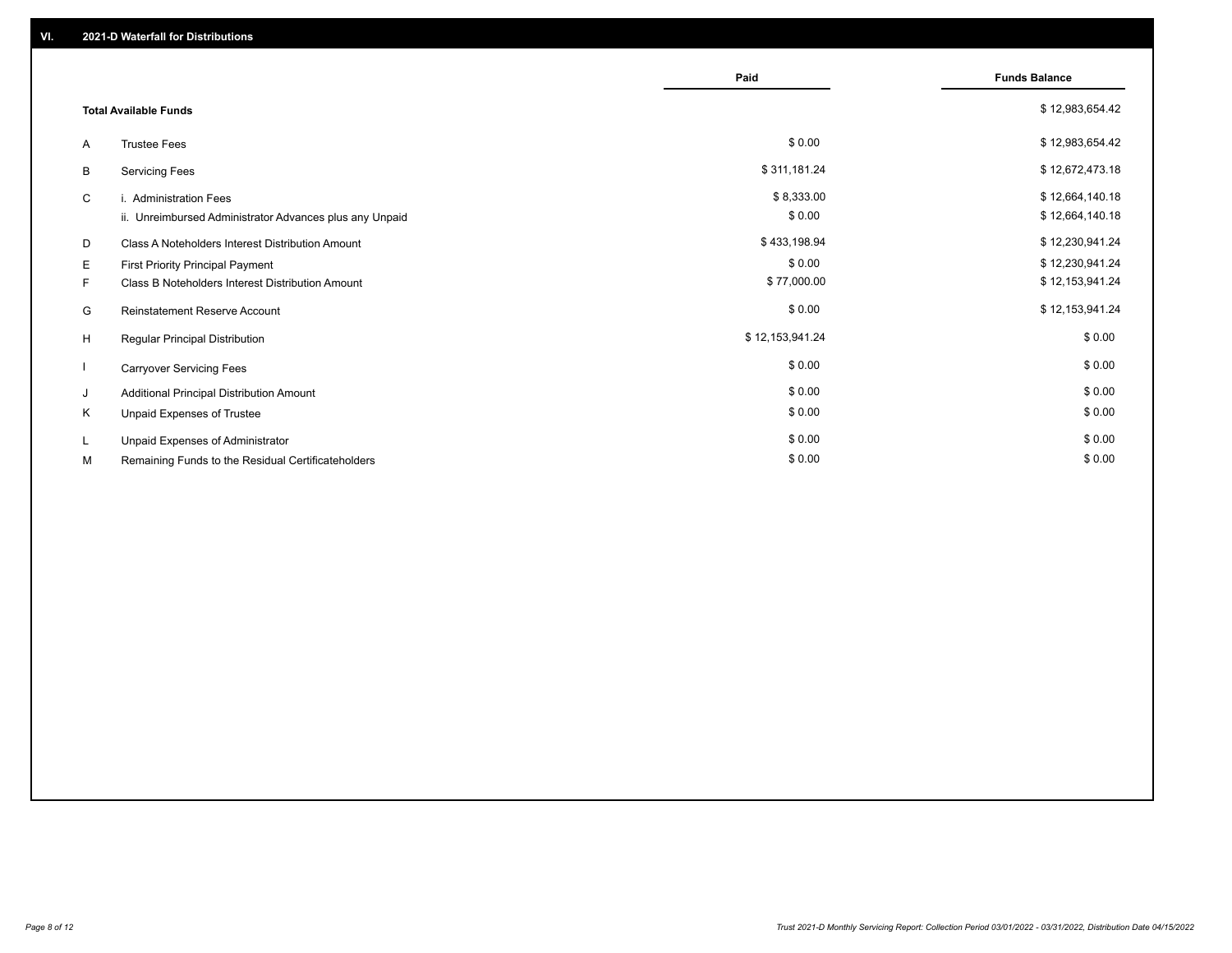| <b>Distribution Amounts</b>                                |                         |                         |                         |
|------------------------------------------------------------|-------------------------|-------------------------|-------------------------|
|                                                            | A <sub>1</sub> A        | A <sub>1</sub> B        | в                       |
| Cusip/Isin                                                 | 78449MAA4               | 78449MAB2               | 78449MAC0               |
| <b>Beginning Balance</b>                                   | \$320,283,677.62        | \$88,036,089.40         | \$40,000,000.00         |
| Index                                                      | <b>FIXED</b>            | <b>LIBOR</b>            | <b>FIXED</b>            |
| Spread/Fixed Rate                                          | 1.34%                   | 0.60%                   | 2.31%                   |
| Record Date (Days Prior to Distribution)                   | 1 NEW YORK BUSINESS DAY | 1 NEW YORK BUSINESS DAY | 1 NEW YORK BUSINESS DAY |
| <b>Accrual Period Begin</b>                                | 3/15/2022               | 3/15/2022               | 3/15/2022               |
| <b>Accrual Period End</b>                                  | 4/15/2022               | 4/15/2022               | 4/15/2022               |
| Daycount Fraction                                          | 0.08333333              | 0.08611111              | 0.08333333              |
| Interest Rate*                                             | 1.34000%                | 0.99657%                | 2.31000%                |
| <b>Accrued Interest Factor</b>                             | 0.001116667             | 0.000858157             | 0.001925000             |
| <b>Current Interest Due</b>                                | \$357,650.11            | \$75,548.83             | \$77,000.00             |
| Interest Shortfall from Prior Period Plus Accrued Interest | $\mathsf{\$}$ -         | $\mathcal{S}$ -         | $\mathsf{\$}$ -         |
| <b>Total Interest Due</b>                                  | \$357,650.11            | \$75,548.83             | \$77,000.00             |
| <b>Interest Paid</b>                                       | \$357,650.11            | \$75,548.83             | \$77,000.00             |
| <b>Interest Shortfall</b>                                  | $\frac{2}{3}$ -         | $$ -$                   | $$ -$                   |
| <b>Principal Paid</b>                                      | \$9,533,481.63          | \$2,620,459.61          | $$ -$                   |
| <b>Ending Principal Balance</b>                            | \$310,750,195.99        | \$85,415,629.79         | \$40,000,000.00         |
| Paydown Factor                                             | 0.024956758             | 0.024956758             | 0.000000000             |
| <b>Ending Balance Factor</b>                               | 0.813482188             | 0.813482188             | 1.000000000             |

\* Pay rates for Current Distribution. For the interest rates applicable to the next distribution date, please see https://www.salliemae.com/about/investors/data/SMBabrate.txt.

**VII. 2021-D Distributions**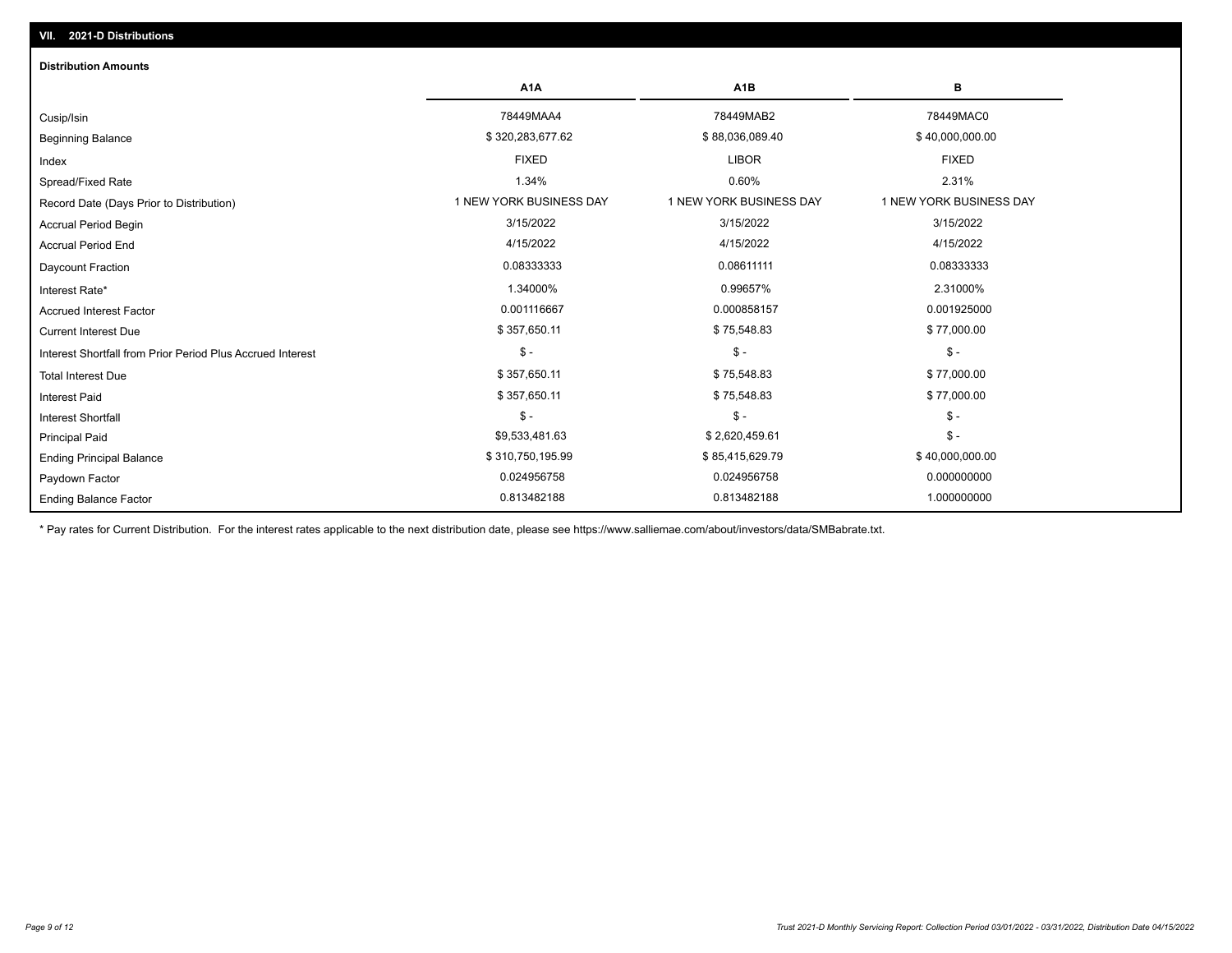# **Since Issued Total CPR**

$$
\text{total cPR} = 1 - \left(\frac{APB}{PPB}\right)^{\left(\frac{12}{MSC}\right)}
$$

APB = Actual period-end Pool Balance PPB = Projected period-end Pool Balance assuming no prepayments and no defaults Pool Balance = Sum(Principal Balance + Interest Accrued to Capitalize Balance) MSC = Months Since Cut-Off

I J Ι

### **Since-Issued Total Constant Prepayment Rate (CPR)**

Since-Issued Total CPR measures prepayments, both voluntary and involuntary, for a trust student loan pool over the life of a transaction. For each trust distribution, the actual month-end pool balance is compared against a month-end pool balance originally projected at issuance assuming no prepayments and defaults. For purposes of Since- Issued Total CPR calculations, projected period end pool balance assumes in-school status loans have up to a six month grace period before moving to repayment, grace status loans remain in grace status until their status end date and then to move to full principal and interest repayment, loans subject to interim interest or fixed payments during their in-school and grace period continue paying interim interest or fixed payments until full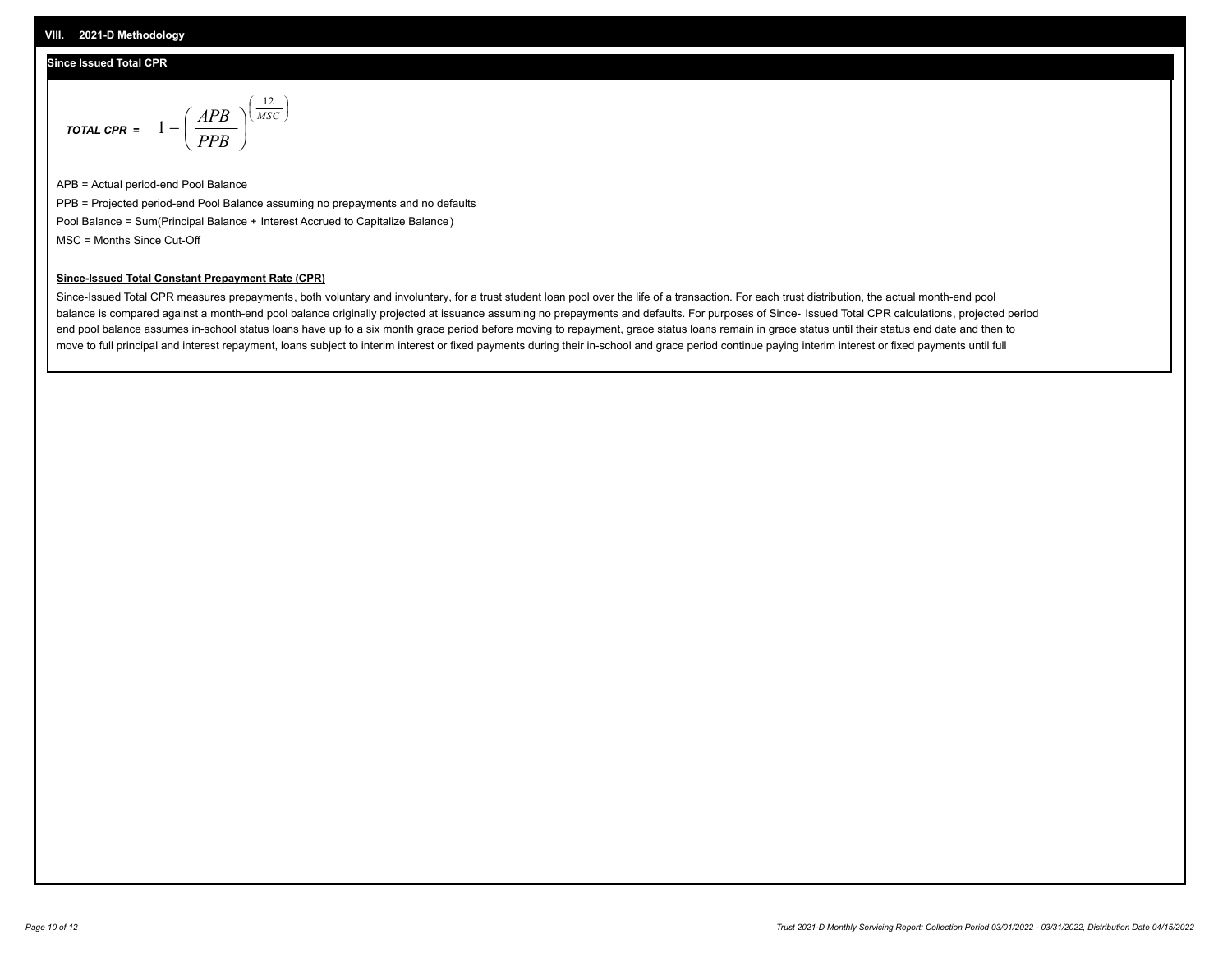# **EU RISK RETENTION**

As of the date of this report, Sallie Mae Bank confirms that (i) it retains, through its ownership of the Depositor (its wholly-owned subsidiary), a material net economic interest of not less than 5% of the aggregate principal balance of the Trust Student Loans in accordance with the EU Retention Rules ; (ii) the retained interest is held via ownership of the R Certificate; and (iii) the retained interest is not subject to any credit risk mitigation, any short position or any other credit risk hedge and has not been sold except as permitted by the EU Retention Rules.